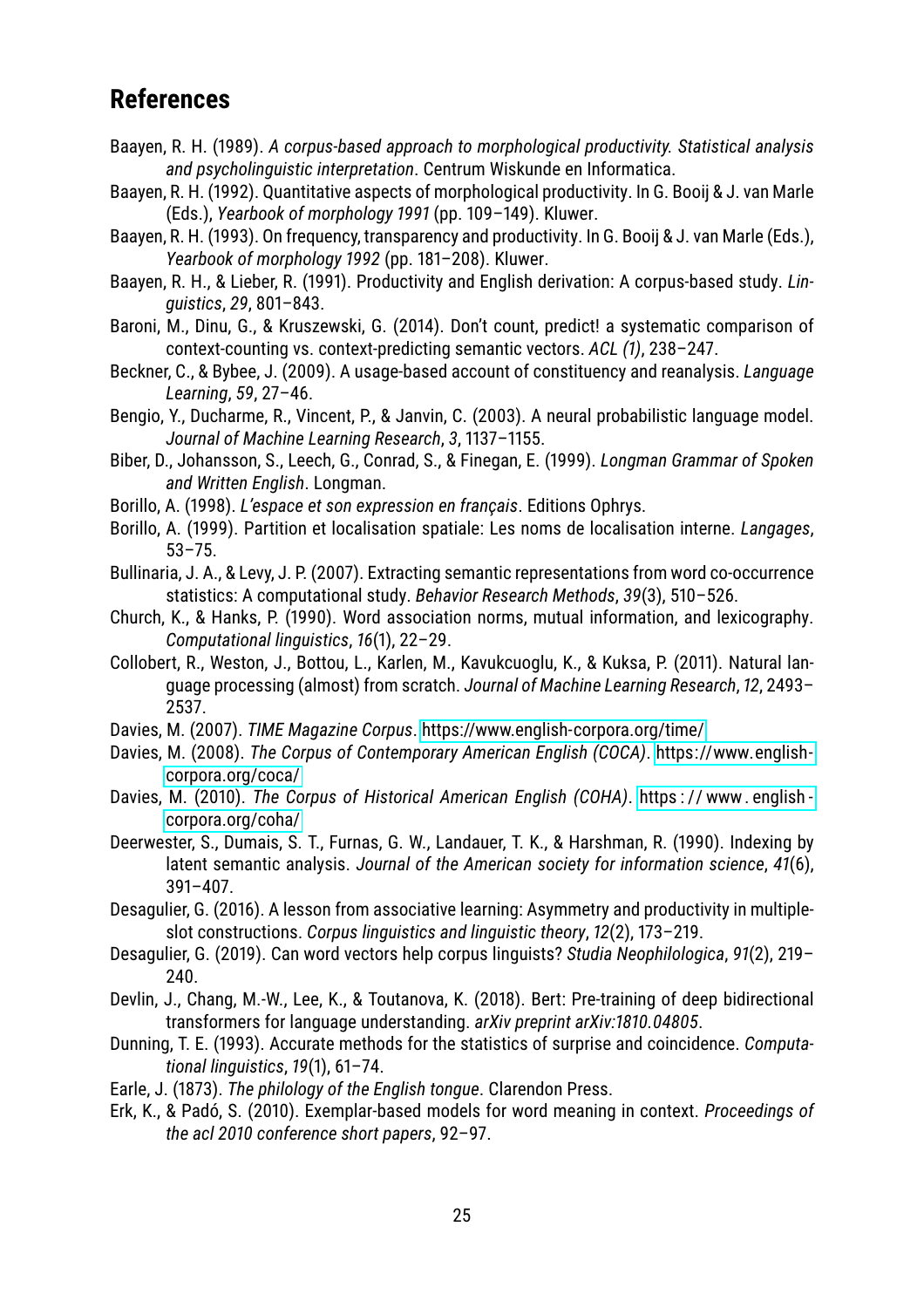- Evert, S., & Baroni, M. (2007). *zipfR*: Word frequency distributions in R [(R package version 0.6-70 of 2020-10-10)]. *Proceedings of the 45th Annual Meeting of the Association for Computational Linguistics, Posters and Demonstrations Sessions*, 29–32.
- Feltgen, Q. (2020). Diachronic emergence of zipf-like patterns in construction-specific frequency distributions: A quantitative study of the way too construction. *Lexis. Journal in English Lexicology*, (16).
- Fillmore, C., Kay, P., & O'Connor, C. (1988). Regularity and idiomaticity in grammatical constructions: The case of *let alone*. *Language*, *64*(3), 501–538.
- Firth, J. R. (1957). A synopsis of linguistic theory 1930-55. *Studies in Linguistic Analysis (special volume of the Philological Society)* (pp. 1–32). The Philological Society.
- Fonteyn, L. (2021). Varying abstractions: A conceptual vs. distributional view on prepositional polysemy. *Glossa: A journal of general linguistics*, *6*(1).
- French, R. M., & Labiouse, C. (2002). Four problems with extracting human semantics from large text corpora. *Proceedings of the Twenty-fourth Annual Conference of the Cognitive Science Society*, 316–321.
- Gaeta, L., & Ricca, D. (2006). Productivity in Italian word formation: A variable-corpus approach. *Linguistics*, *44*(1), 57–89.
- Glenberg, A. M., & Robertson, D. A. (2000). Symbol grounding and meaning: A comparison of highdimensional and embodied theories of meaning. *Journal of Memory and Language*, *43*(3), 379–401.
- Goldberg, A. E. (1995). *Constructions: a Construction Grammar Approach to Argument Structure*. University of Chicago Press.
- Goldberg, A. E. (2006). *Constructions at Work: The Nature of Generalization in Language*. Oxford University Press.
- Goldberg, A. E. (2019). *Explain me this*. Princeton University Press.
- Goldberg, A. E., & van der Auwera, J. (2012). This is to count as a construction. *Folia Linguistica*, *46*(1), 109–132. https://doi.org/10.1515/flin.2012.4
- Gréa, P. (2017). Inside in french. *Cognitive Linguistics*, *28*(1), 77–130.
- Hamilton, W. L., Leskovec, J., & Jurafsky, D. (2016). Diachronic word embeddings reveal statistical laws of semantic change. *Proceedings of the 54th Annual Meeting of the Association for Computational Linguistics*, 1489–1501.
- Harris, Z. S. (1954). Distributional structure. *Word*, *10*(2-3), 146–162.
- Hilpert, M. (2011). Dynamic visualizations of language change. *International Journal of Corpus Linguistics*, *16*(4), 435–461.
- Hilpert, M. (2015). From *hand-carved* to *computer-based*: Noun-participle compounding and the upward strengthening hypothesis. *Cognitive Linguistics*, *26*(1), 113–147.
- Hilpert, M. (2016). Change in modal meanings. *Constructions and Frames*, *8*(1), 66–85.
- Hoffmann, S. (2005). *Grammaticalization and English complex prepositions: A corpus-based study*. Routledge.
- Huddleston, R. (1988). *English Grammar: An outline*. Cambridge University Press.
- Huddleston, R., & Pullum, G. K. (2002). *The Cambridge Grammar of English*. Cambridge University Press.
- Kay, P. (2013). The limits of (Construction) Grammar. In T. Hoffmann & G. Trousdale (Eds.), *The Oxford Handbook of Construction Grammar* (pp. 32–48). Oxford University Press.
- Kay, P., & Fillmore, C. (1999). Grammatical constructions and linguistic generalizations: the *What's X doing Y?* construction. *Language*, *75*(1), 1–33.
- Kruisinga, E. (1931). *A Handbook of Present-Day English* (Vol. Part II: English Accidence and Syntax). P. Noordhoff.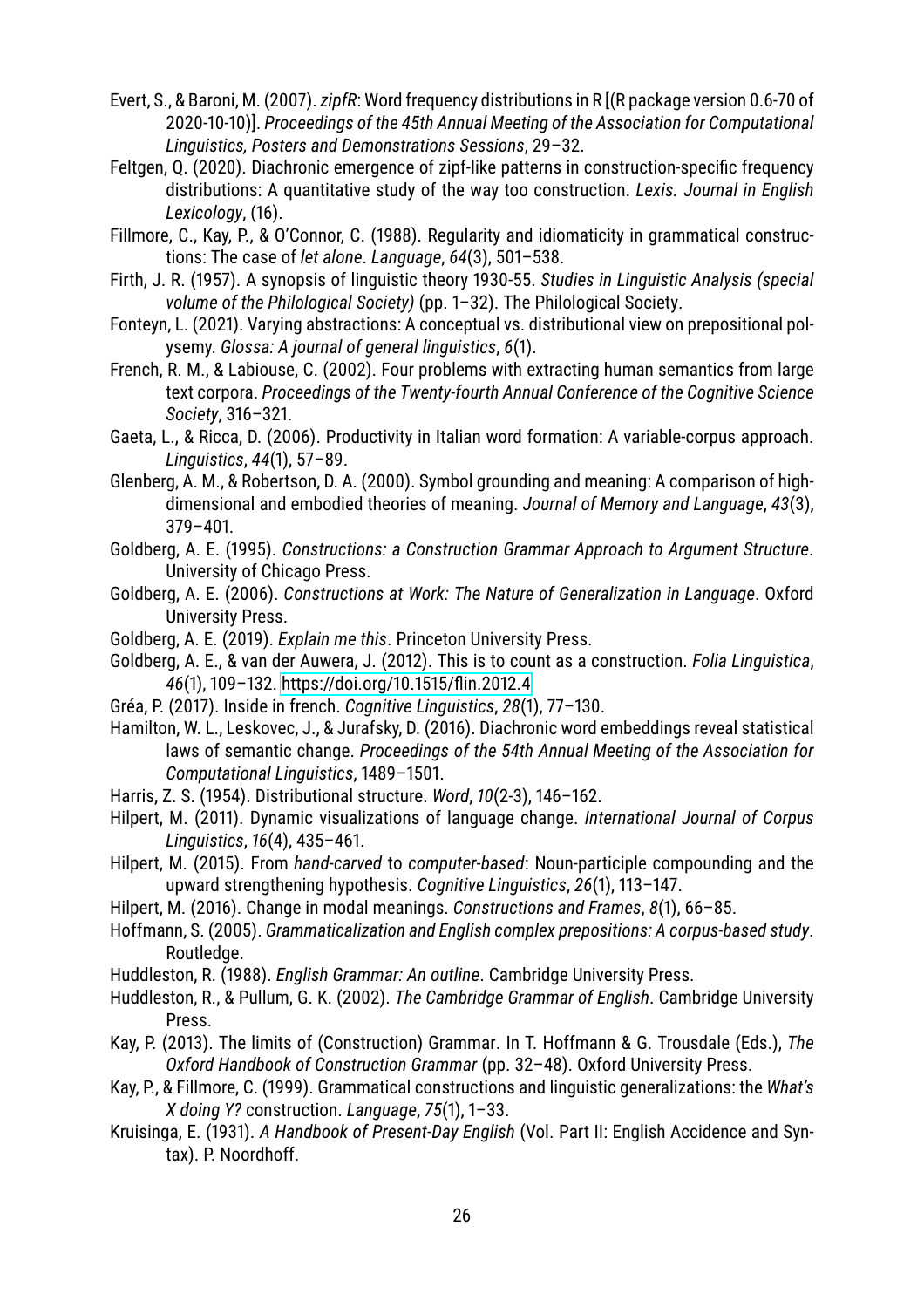- Kulkarni, V., Al-Rfou, R., Perozzi, B., & Skiena, S. (2015). Statistically significant detection of linguistic change. *Proceedings of the 24th International Conference on World Wide Web*, 625–635.
- Landauer, T. K., & Dumais, S. T. (1997). A solution to plato's problem: The latent semantic analysis theory of acquisition, induction, and representation of knowledge. *Psychological Review*, *104*(2), 211.
- Langacker, R. W. (2010). Reflections on the functional characterization of spatial prepositions. *Corela. Cognition, Représentation, Langage*, (HS-7).
- Langacker, R. W. (2012). *Essentials of cognitive grammar*. Oxford University Press.
- Levy, O., & Goldberg, Y. (2014). Dependency-based word embeddings. *Proceedings of the 52nd Annual Meeting of the Association for Computational Linguistics (Volume 2: Short Papers)*, 302–308.
- Levy, O., Goldberg, Y., & Dagan, I. (2015). Improving distributional similarity with lessons learned from word embeddings. *Transactions of the Association for Computational Linguistics*, *3*, 211–225.
- Lund, K., & Burgess, C. (1996). Producing high-dimensional semantic spaces from lexical co-occurrence. *Behavior Research Methods, Instruments, & Computers*, *28*(2), 203–208.
- Mätzner, E. (1873). *Englische Grammatik. Erster Theil: Die Lehre vom Worte*. Weidmannsche Buchhandlung.
- Mikolov, T., Chen, K., Corrado, G., & Dean, J. (2013). Efficient Estimation of Word Representations in Vector Space. *CoRR*, *abs/1301.3781*. http://arxiv.org/abs/1301.3781
- Mikolov, T., Sutskever, I., Chen, K., Corrado, G., & Dean, J. (2013). Distributed Representations of Words and Phrases and their Compositionality. *CoRR*, *abs/1310.4546*. http://arxiv.org/abs/ 1310.4546
- Mikolov, T., Yih, W.-t., & Zweig, G. (2013). Linguistic regularities in continuous space word representations. *Proceedings of NAACL-HLT*, 746–751. http://www.aclweb.org/anthology/N/ N13/N13-1090.pdf
- Miller, G. A., & Charles, W. G. (1991). Contextual correlates of semantic similarity. *Language and Cognitive Processes*, *6*(1), 1–28.
- Mun, S. (2021). *Polysemy resolution with word embedding models and data visualization: The case of adverbial postpositions* -ey*,* -eyse*, and* -(u)lo *in korean* (Doctoral dissertation). École Doctorale Connaissance, Langage et Modélisation. Paris Nanterre University.
- Osgood, C. E., Suci, G. J., & Tannenbaum, P. H. (1957). *The Measurement of Meaning*. University of Illinois press.
- Perek, F. (2016). Using distributional semantics to study syntactic productivity in diachrony: A case study. *Linguistics*, *54*(1), 149–188.
- Perek, F. (2018). Recent change in the productivity and schematicity of the way-construction: A distributional semantic analysis. *Corpus Linguistics and Linguistic Theory*, *14*(1), 65–97.
- Perek, F. (2020). Productivity and schematicity in constructional change. *Nodes and Networks in Diachronic Construction Grammar*, *27*, 141.
- Quirk, R., Greenbaum, S., Leech, G., & Svartvik, J. (1985). *A Comprehensive English Grammar*. Longman.
- Quirk, R., & Mulholland, J. (1964). Complex prepositions and related sequences. *English Studies*, *45*, 64–73.
- Ross, J. R. (1967). *Constraints on Variables in Syntax* (Doctoral dissertation). Massachusetts Institute of Technology. Dept. of Modern Languages and Linguistics. Boston, MA.
- Sagi, E., Kaufmann, S., & Clark, B. (2011). Tracing semantic change with latent semantic analysis. *Current Methods in Historical Semantics*, 161–183.